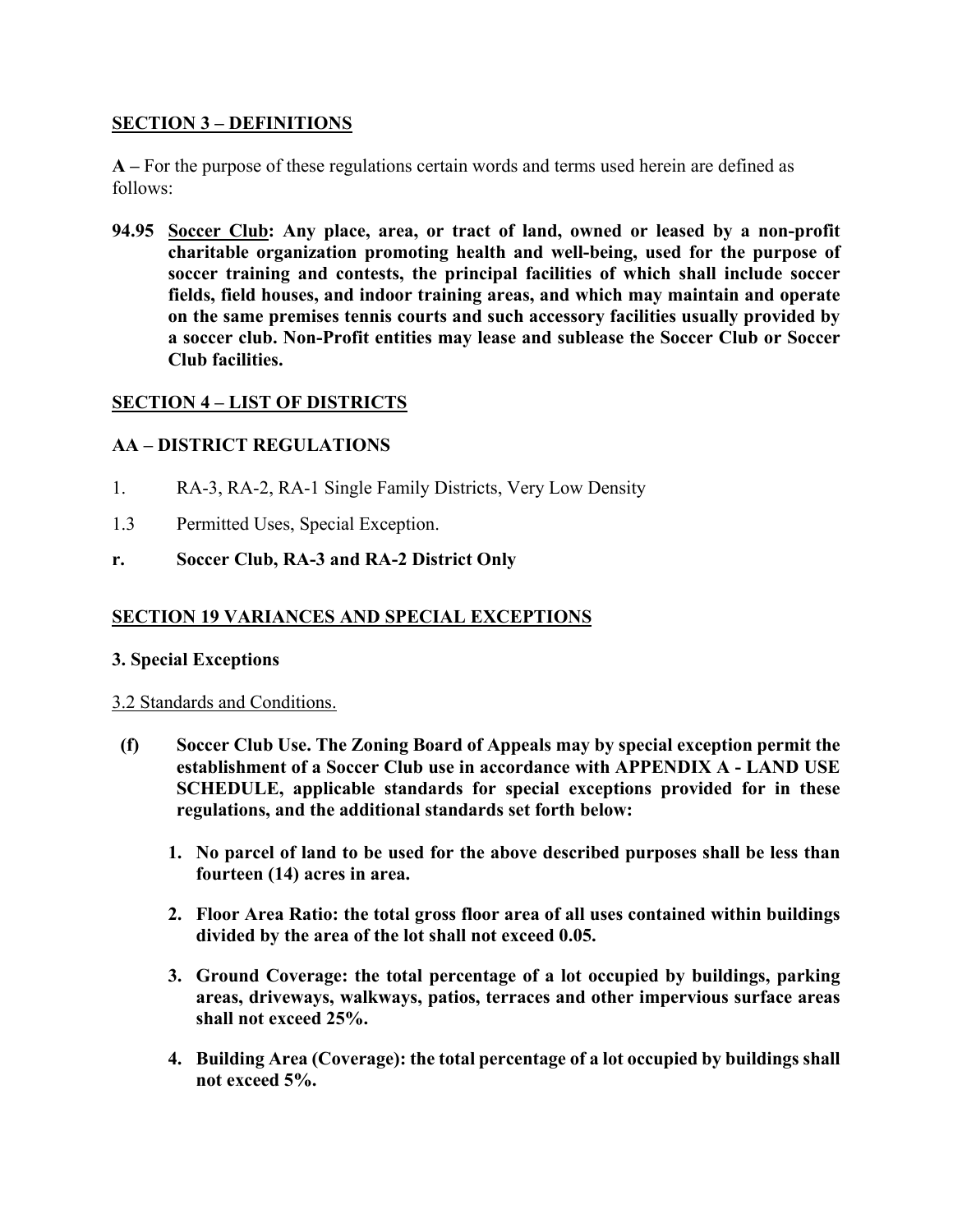- **5. Athletic Field Coverage: the total percentage of a lot occupied by soccer fields or tennis courts shall not exceed 50%.**
- **6. Any building whether principal or accessory and any lounging area or other area designed for active use shall be not less than one hundred feet (100') from the nearest property line of abutting residential property, and no part of any parking area shall be less than fifty feet (50') from any such property line.**
- **7. There shall be a landscape buffer of not less than fifty feet (50') in depth, prepared in consultation with a Connecticut licensed arborist, to visually screen areas designed for active use from abutting residential properties.**
- **8. The minimum front yard distance shall be governed by the Regulations applicable to the district or districts wherein such use is to be located.**
- **9. The maximum building height shall be governed by the Regulations applicable to the district or districts wherein such use is to be located.**
- **10. There shall be at least thirty (30) off-street parking spaces for each soccer field, three (3) off-street parking spaces for each tennis court, three (3) off-street parking spaces for each 1,000 square-feet of office area or indoor training area, and one (1) off-street parking space for the maximum number of employees proposed at the site at one time.**
- **11. All exterior lighting fixtures shall be fully shielded, and lights shall be so designed and located such that their beams are not directed into residential areas or into the public highway in a manner resulting in an intensity of lighting as measured by a light meter with a cosine corrector exceeding one-tenth (0.1) of a footcandle at all property lines. No exterior flashing, strobe, or search lights are permitted.**
- **12. A Soccer Club shall comply with the City of Stamford Code of Ordinances section 164-5, Noise levels, notwithstanding any exemptions permitted by section 164-5(E)(7).**
- **13. There shall be no loudspeakers, outdoor public-address system, or other outdoor sound amplification devices permitted on the premises.**
- **14. There shall be no restaurant, café, or other permanent or temporary concession stand, food-truck, or snack bar permitted on the premises.**
- **15. There shall be no tournaments permitted on the premises. For purposes of this section, a Tournament shall be defined as an uninterrupted series of soccer matches, contests, or games in which teams of the same age group from more than four (4) separate organizations compete for an overall prize, position, or ranking. In no case shall more than ten (10) soccer matches, contests, or games be played on a single day.**